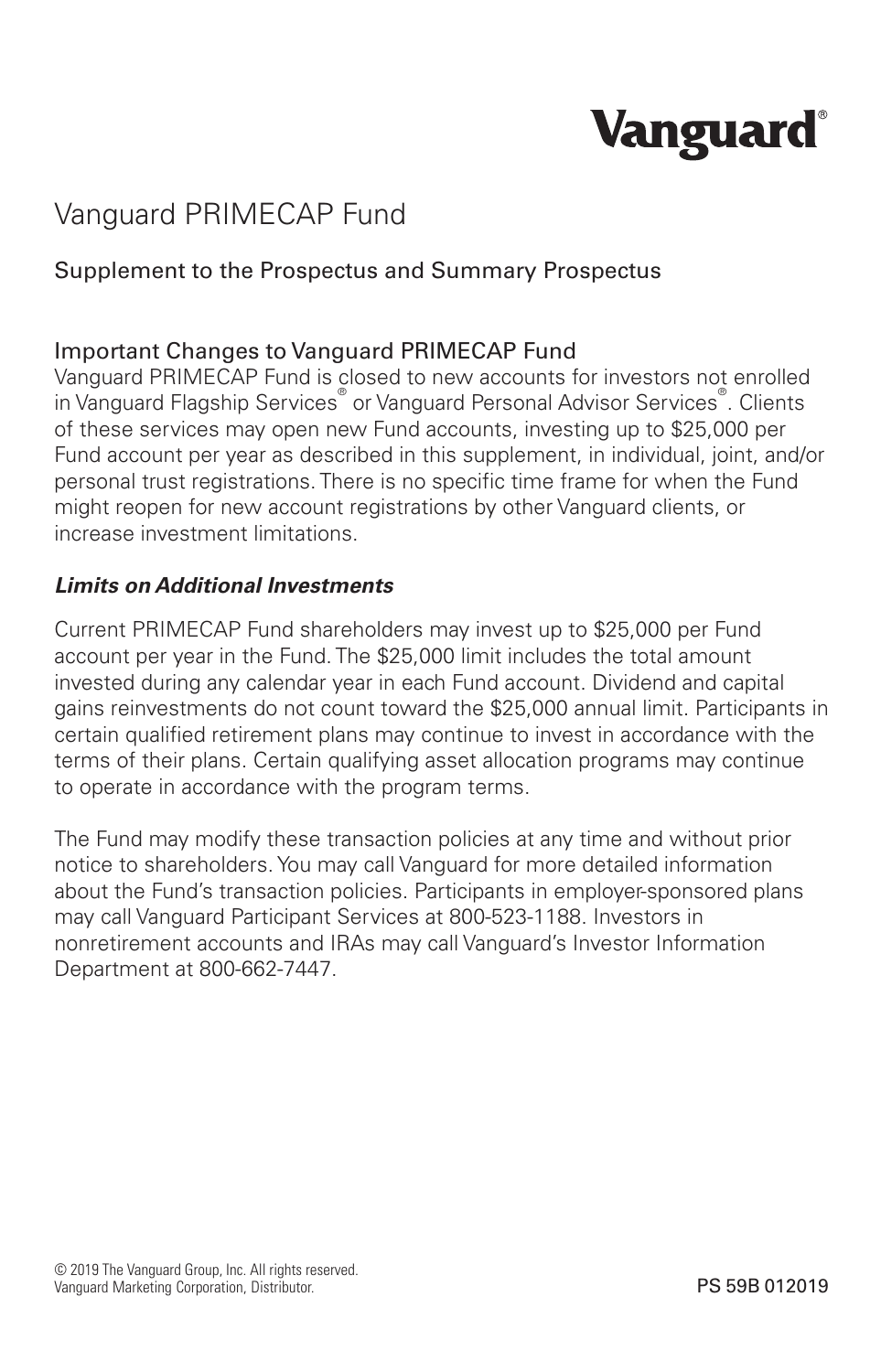# **Vanguard**

### Vanguard PRIMECAP Fund Summary Prospectus

#### January 31, 2022

Investor Shares & Admiral™ Shares

Vanguard PRIMECAP Fund Investor Shares (VPMCX) Vanguard PRIMECAP Fund Admiral Shares (VPMAX)

\*The Fund is closed to new investors as described within this prospectus.

The Fund's statutory Prospectus and Statement of Additional Information dated January 31, 2022, as may be amended or supplemented, are incorporated into and made part of this Summary Prospectus by reference.

Before you invest, you may want to review the Fund's Prospectus, which contains more information about the Fund and its risks. You can find the Fund's Prospectus and other information about the Fund online at www.vanguard.com/prospectus and https://personal.vanguard.com/ us/literature/reports/MFs. You can also obtain this information at no cost by calling 800-662-7447 or by sending an email request to online@vanguard.com.

The Securities and Exchange Commission (SEC) has not approved or disapproved these securities or passed upon the adequacy of this prospectus. Any representation to the contrary is a criminal offense.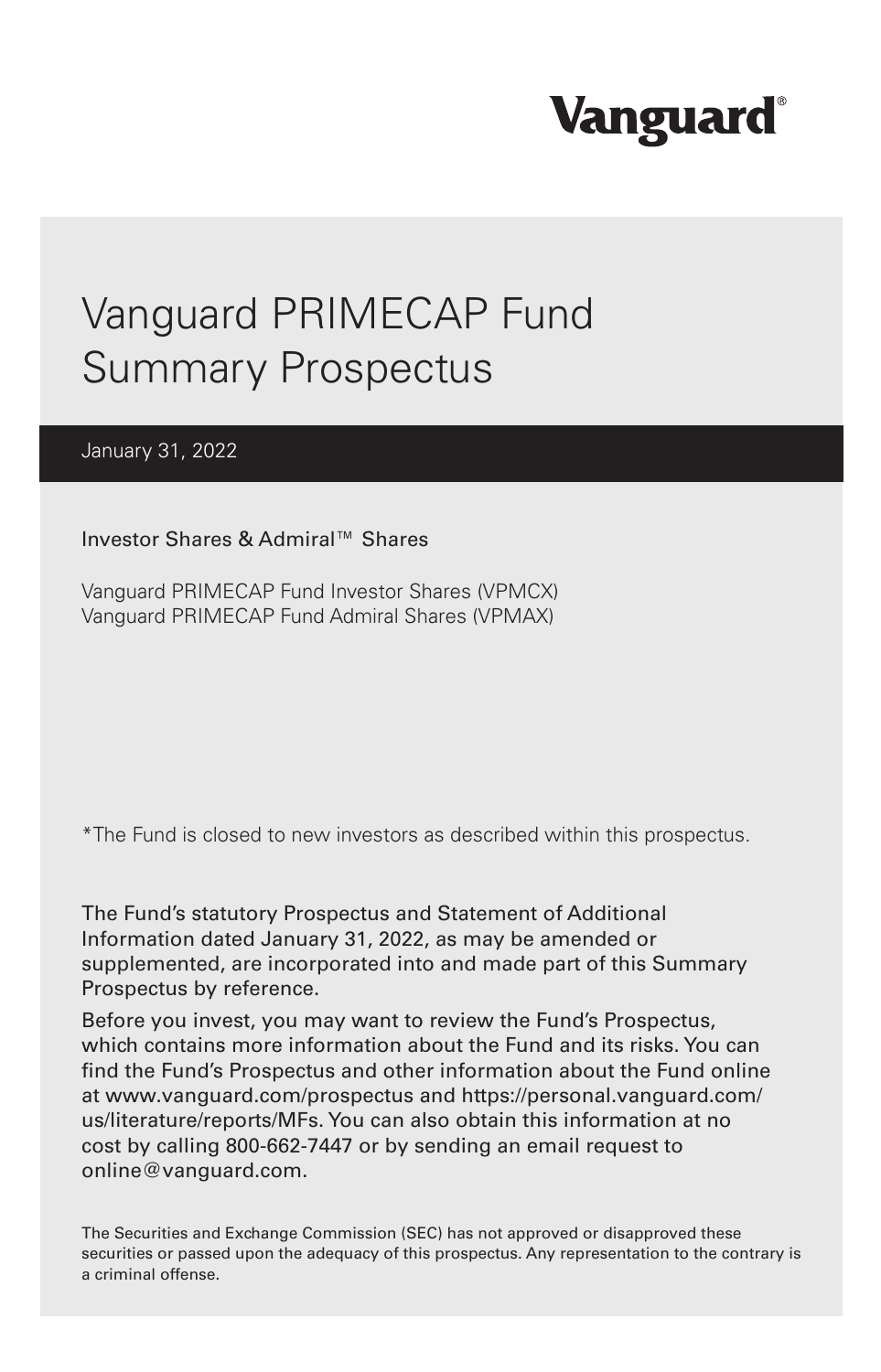#### Investment Objective

The Fund seeks to provide long-term capital appreciation.

#### Fees and Expenses

The following table describes the fees and expenses you may pay if you buy, hold, and sell Investor Shares or Admiral Shares of the Fund. You may pay other fees, such as brokerage commissions and other fees to financial intermediaries, which are not reflected in the table and example below.

#### Shareholder Fees

(Fees paid directly from your investment)

|                                                     | <b>Investor Shares</b> | <b>Admiral Shares</b> |
|-----------------------------------------------------|------------------------|-----------------------|
| Sales Charge (Load) Imposed on Purchases            | None                   | None                  |
| Purchase Fee                                        | None                   | None                  |
| Sales Charge (Load) Imposed on Reinvested Dividends | None                   | None                  |
| Redemption Fee                                      | None                   | None                  |
| Account Service Fee Per Year                        |                        |                       |
| (for certain fund account balances below \$10,000)  | \$20                   | \$20                  |

#### Annual Fund Operating Expenses

(Expenses that you pay each year as a percentage of the value of your investment)

|                                             | Investor Shares | <b>Admiral Shares</b> |
|---------------------------------------------|-----------------|-----------------------|
| Management Fees                             | $0.37\%$        | $0.30\%$              |
| 12b-1 Distribution Fee                      | <b>None</b>     | None                  |
| Other Expenses                              | $0.01\%$        | $0.01\%$              |
| <b>Total Annual Fund Operating Expenses</b> | 0.38%           | $0.31\%$              |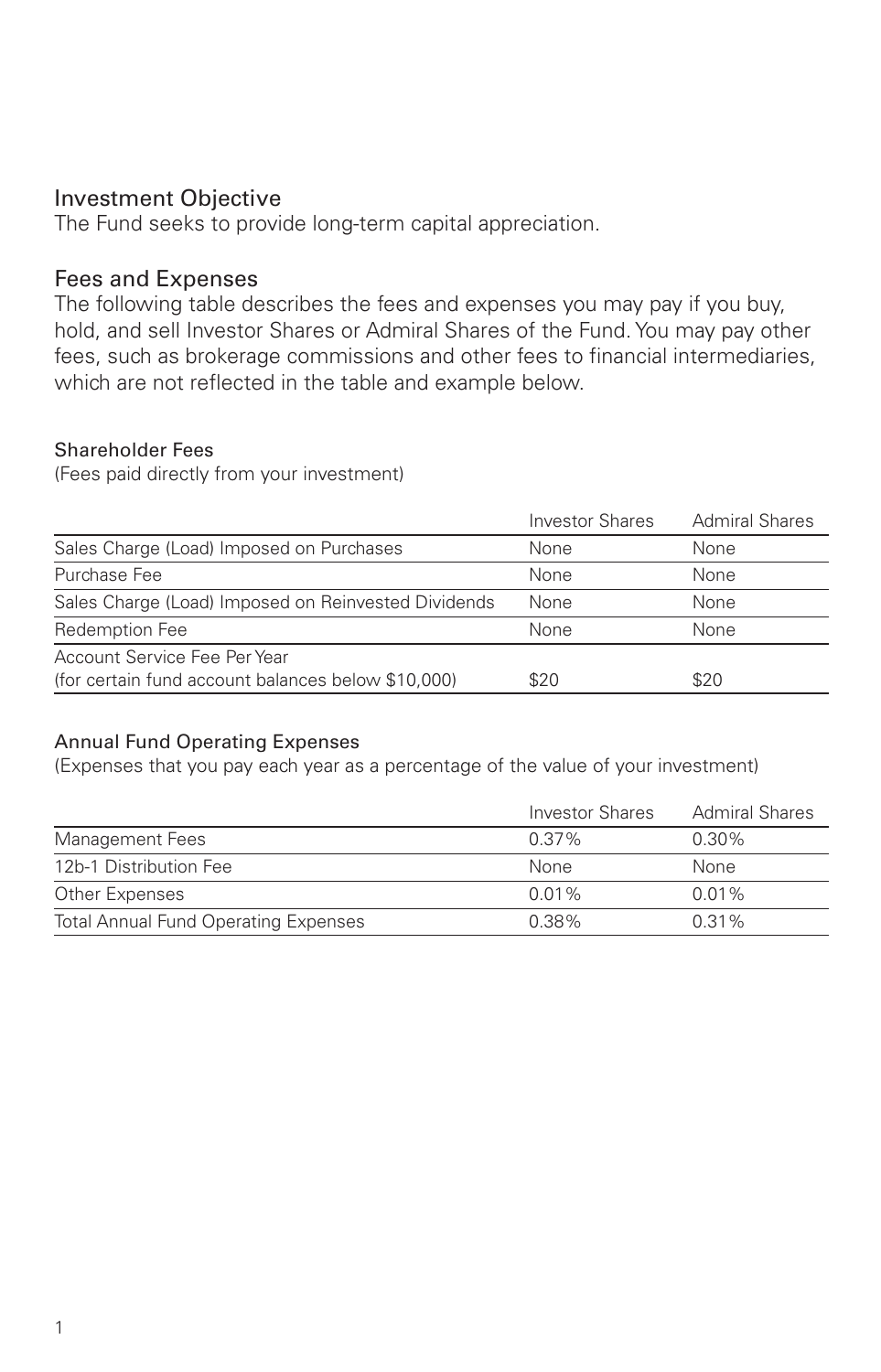#### Examples

The following examples are intended to help you compare the cost of investing in the Fund's Investor Shares or Admiral Shares with the cost of investing in other mutual funds. They illustrate the hypothetical expenses that you would incur over various periods if you were to invest \$10,000 in the Fund's shares. These examples assume that the shares provide a return of 5% each year and that total annual fund operating expenses remain as stated in the preceding table. You would incur these hypothetical expenses whether or not you were to redeem your investment at the end of the given period. Although your actual costs may be higher or lower, based on these assumptions your costs would be:

|                       | Year | 3 Years | 5 Years | 10 Years |
|-----------------------|------|---------|---------|----------|
| Investor Shares       | \$39 | \$122   | \$213   | \$480    |
| <b>Admiral Shares</b> | \$32 | \$100   | \$174   | \$393    |

Portfolio Turnover

The Fund pays transaction costs, such as commissions, when it buys and sells securities (or "turns over" its portfolio). A higher portfolio turnover rate may indicate higher transaction costs and may result in more taxes when Fund shares are held in a taxable account. These costs, which are not reflected in annual fund operating expenses or in the previous expense examples, reduce the Fund's performance. During the most recent fiscal year, the Fund's portfolio turnover rate was 5% of the average value of its portfolio.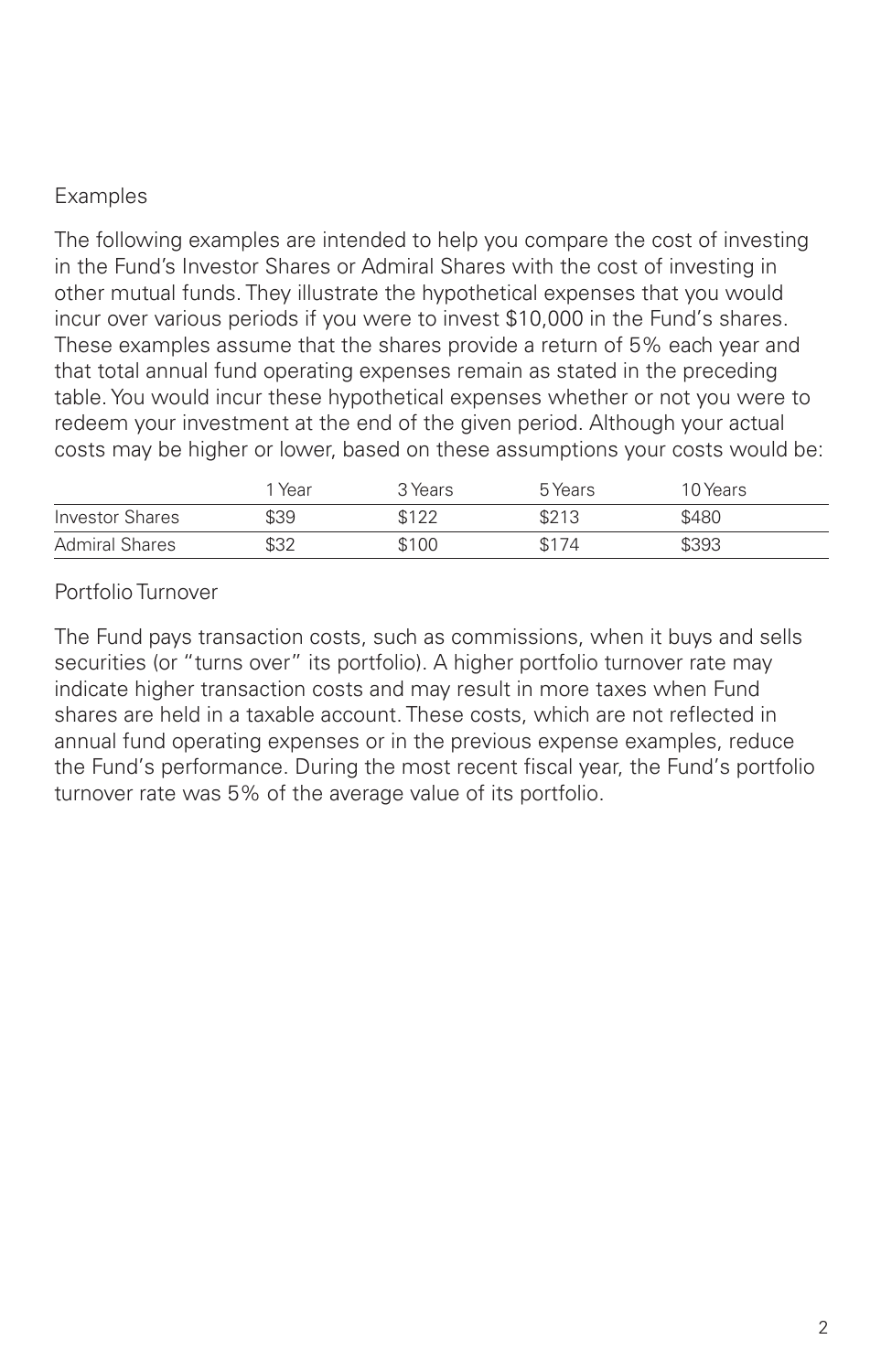#### Principal Investment Strategies

The Fund invests in stocks considered to have above-average earnings growth potential that is not reflected in their current market prices. The Fund's portfolio consists predominantly of large- and mid-capitalization stocks.

#### Principal Risks

An investment in the Fund could lose money over short or long periods of time. You should expect the Fund's share price and total return to fluctuate within a wide range. The Fund is subject to the following risks, which could affect the Fund's performance:

• *Stock market risk*, which is the chance that stock prices overall will decline. Stock markets tend to move in cycles, with periods of rising prices and periods of falling prices.

• *Asset concentration risk*, which is the chance that, because the Fund tends to invest a high percentage of assets in its ten largest holdings, the Fund's performance may be hurt disproportionately by the poor performance of relatively few stocks.

• *Investment style risk*, which is the chance that returns from large- and mid-capitalization growth stocks will trail returns from the overall stock market. Large- and mid-cap stocks each tend to go through cycles of doing better—or worse—than other segments of the stock market or the stock market in general. These periods have, in the past, lasted for as long as several years. Historically, mid-cap stocks have been more volatile in price than large-cap stocks. The stock prices of mid-size companies tend to experience greater volatility because, among other things, these companies tend to be more sensitive to changing economic conditions.

• *Manager risk*, which is the chance that poor security selection will cause the Fund to underperform relevant benchmarks or other funds with a similar investment objective. In addition, significant investments in the health care and information technology sectors subject the Fund to proportionately higher exposure to the risks of these sectors.

An investment in the Fund is not a deposit of a bank and is not insured or guaranteed by the Federal Deposit Insurance Corporation or any other government agency.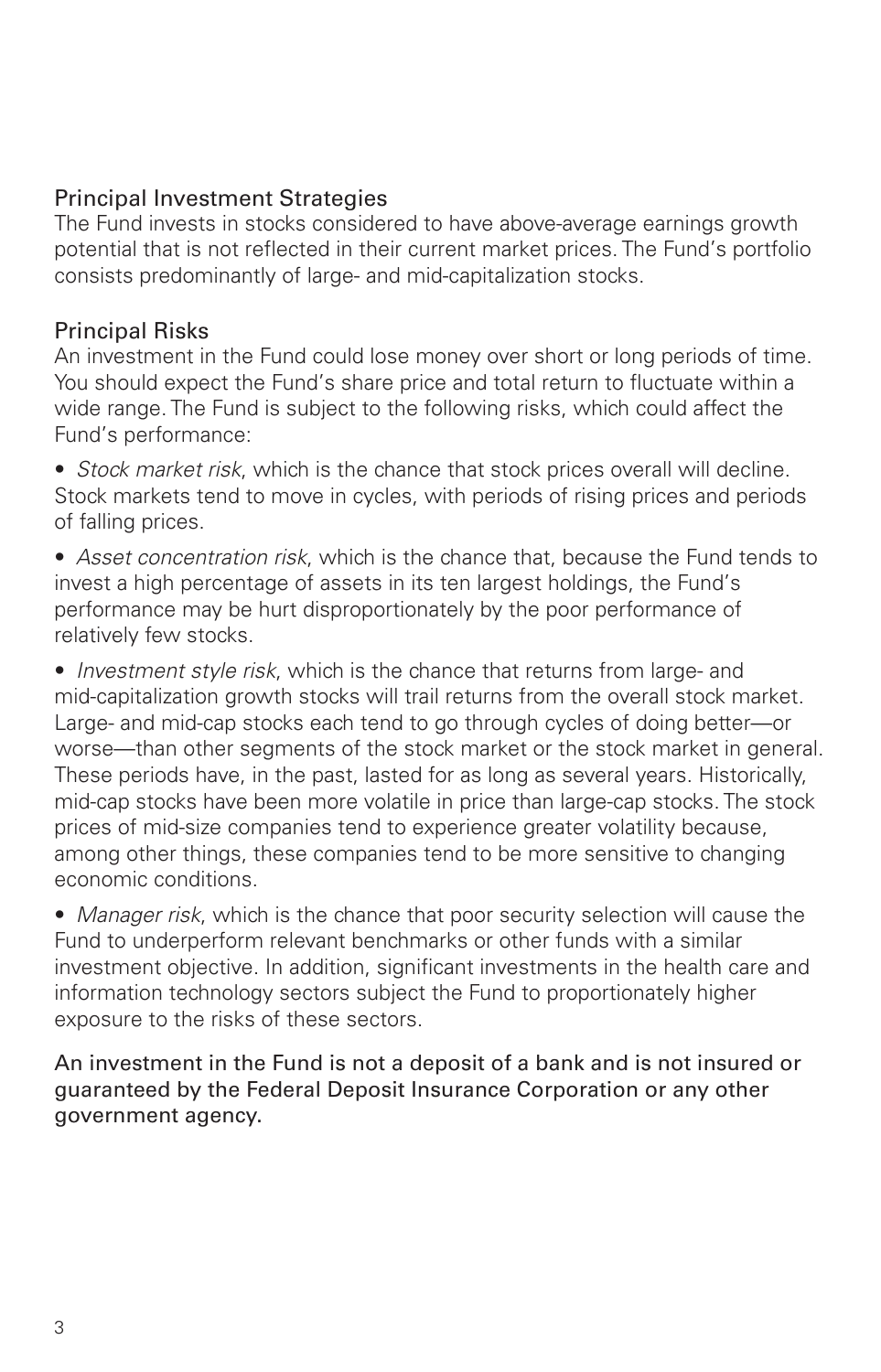#### Annual Total Returns

The following bar chart and table are intended to help you understand the risks of investing in the Fund. The bar chart shows how the performance of the Fund's Investor Shares has varied from one calendar year to another over the periods shown. The table shows how the average annual total returns of the share classes presented compare with those of a relevant market index and another comparative index, which have investment characteristics similar to those of the Fund. Keep in mind that the Fund's past performance (before and after taxes) does not indicate how the Fund will perform in the future. Updated performance information is available on our website at *vanguard.com/performance* or by calling Vanguard toll-free at 800-662-7447.



#### Annual Total Returns — Vanguard PRIMECAP Fund Investor Shares

During the periods shown in the bar chart, the highest and lowest returns for a calendar quarter were:

|         | <b>Total Return</b> | Quarter        |
|---------|---------------------|----------------|
| Highest | 17.25%              | June 30, 2020  |
| Lowest  | $-20.17\%$          | March 31, 2020 |

#### Average Annual Total Returns for Periods Ended December 31, 2021

|                                                             | 1 Year | 5 Years       | 10 Years |
|-------------------------------------------------------------|--------|---------------|----------|
| Vanguard PRIMECAP Fund Investor Shares                      |        |               |          |
| <b>Return Before Taxes</b>                                  |        | 21.81% 18.29% | 17.52%   |
| <b>Return After Taxes on Distributions</b>                  | 19.03  | 16.14         | 15.82    |
| Return After Taxes on Distributions and Sale of Fund Shares | 14.72  | 14.42         | 14.45    |
| Vanguard PRIMECAP Fund Admiral Shares                       |        |               |          |
| <b>Return Before Taxes</b>                                  |        | 21.90% 18.37% | 17.61%   |
| Standard & Poor's 500 Index                                 |        |               |          |
| (reflects no deduction for fees, expenses, or taxes)        |        | 28.71% 18.47% | 16.55%   |
| Dow Jones U.S. Total Stock Market Float Adjusted Index      |        |               |          |
| (reflects no deduction for fees, expenses, or taxes)        | 25.66  | 17.92         | 16.24    |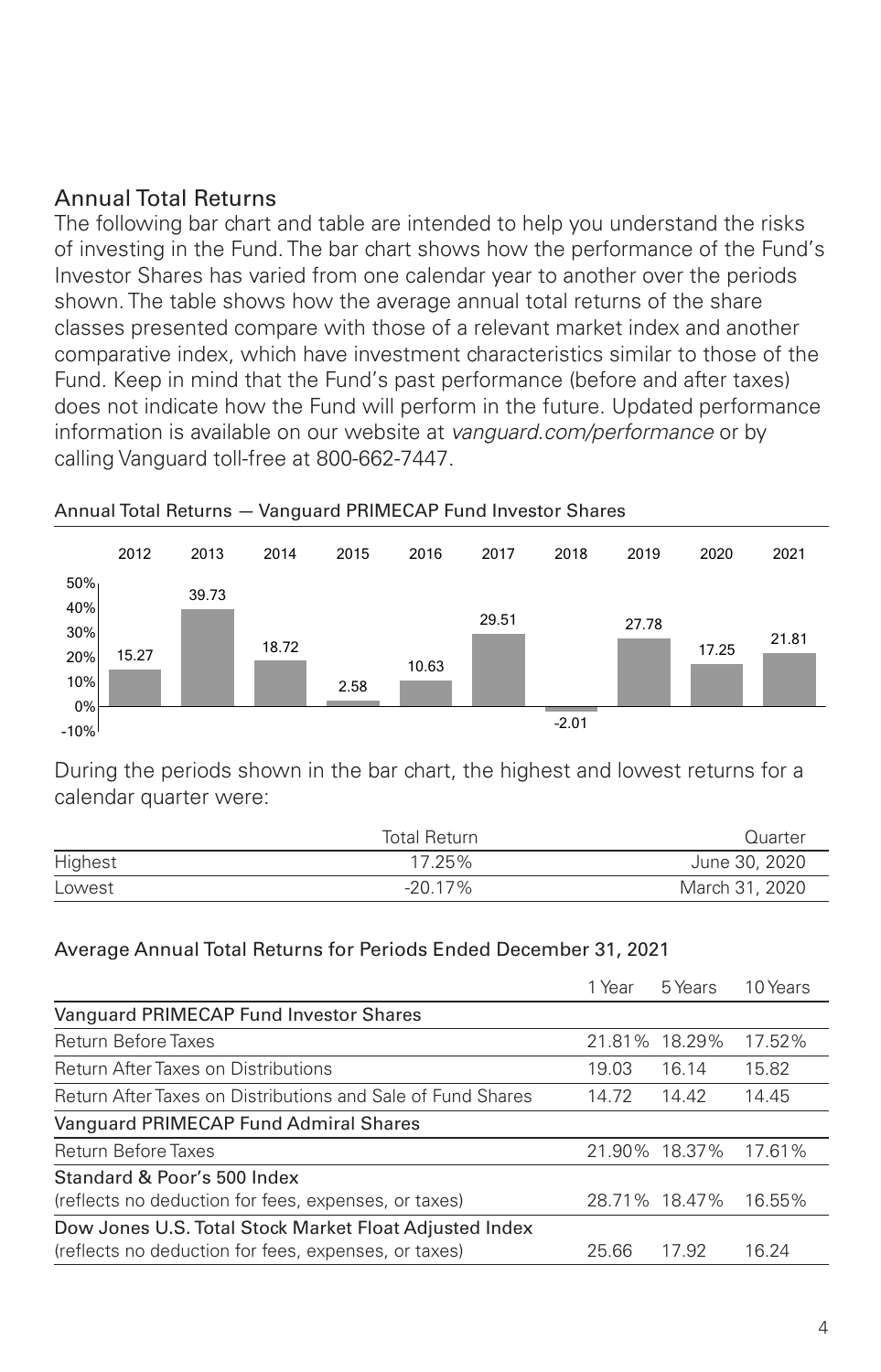Actual after-tax returns depend on your tax situation and may differ from those shown in the preceding table. When after-tax returns are calculated, it is assumed that the shareholder was in the highest individual federal marginal income tax bracket at the time of each distribution of income or capital gains or upon redemption. State and local income taxes are not reflected in the calculations. Please note that after-tax returns are shown only for the Investor Shares and may differ for each share class. After-tax returns are not relevant for a shareholder who holds fund shares in a tax-deferred account, such as an individual retirement account or a 401(k) plan. Also, figures captioned *Return After Taxes on Distributions and Sale of Fund Shares* may be higher than other figures for the same period if a capital loss occurs upon redemption and results in an assumed tax deduction for the shareholder.

#### Investment Advisor

PRIMECAP Management Company (PRIMECAP)

Portfolio Managers

Theo A. Kolokotrones, Chairman of PRIMECAP. He has co-managed the Fund since 1985.

Joel P. Fried, President of PRIMECAP. He has co-managed the Fund since 1988.

Alfred W. Mordecai, Vice Chairman of PRIMECAP. He has co-managed the Fund since 1999.

M. Mohsin Ansari, Executive Vice President of PRIMECAP. He has co-managed the Fund since 2007.

James Marchetti, Executive Vice President of PRIMECAP. He has co-managed the Fund since 2015.

#### Purchase and Sale of Fund Shares

The Fund is closed to new accounts for investors not enrolled in Vanguard Flagship Services® or Vanguard Personal Advisor Services®. Clients of these services may open new Fund accounts, investing up to \$25,000 per Fund account per year as described below, in individual, joint, and/or personal trust registrations.

Current PRIMECAP Fund shareholders may invest up to \$25,000 per Fund account per year in the Fund. The \$25,000 limit includes the total amount invested during any calendar year in each Fund account. Dividends and capital gains reinvestments do not count toward the \$25,000 annual limit. Participants in certain qualified retirement plans may continue to invest in accordance with the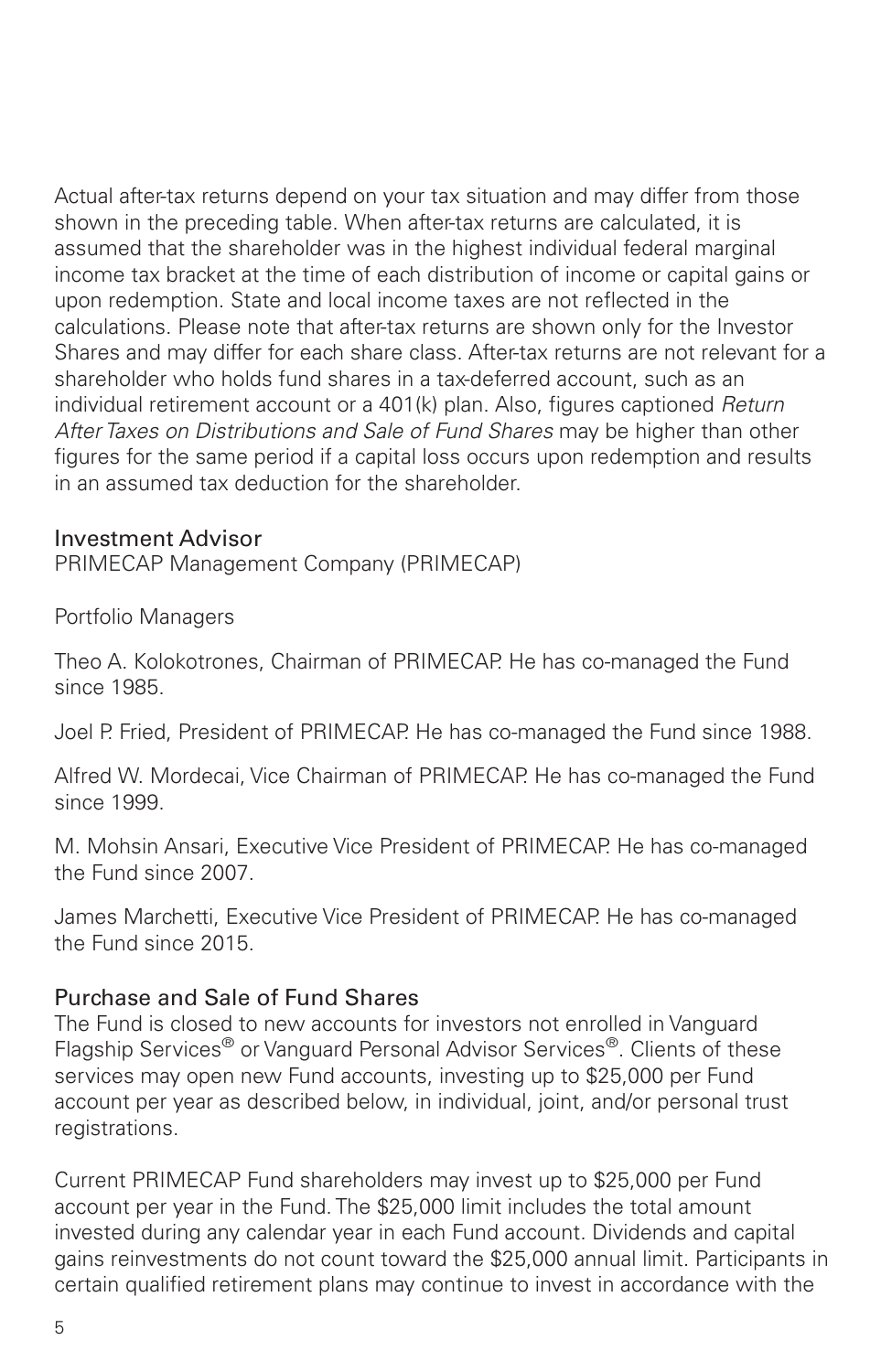terms of their plans. Certain qualifying asset allocation programs may continue to operate in accordance with the program terms.

You may purchase or redeem shares online through our website (vanguard.com), by mail (The Vanguard Group, P.O. Box 982901, El Paso, TX 79998-2901), or by telephone (800-662-2739). The minimum investment amount required to open and maintain a Fund account for Investor Shares or Admiral Shares is \$3,000 or \$50,000, respectively. The minimum investment amount required to add to an existing Fund account is generally \$1. Financial intermediaries, institutional clients, and Vanguard-advised clients should contact Vanguard for information on special eligibility rules that may apply to them regarding Admiral Shares. If you are investing through an intermediary, please contact that firm directly for more information regarding your eligibility. If you are investing through an employer-sponsored retirement or savings plan, your plan administrator or your benefits office can provide you with detailed information on how you can invest through your plan.

#### Tax Information

The Fund's distributions may be taxable as ordinary income or capital gain. If you are investing through a tax-advantaged account, such as an IRA or an employer-sponsored retirement or savings plan, special tax rules apply.

#### Payments to Financial Intermediaries

The Fund and its investment advisor do not pay financial intermediaries for sales of Fund shares.